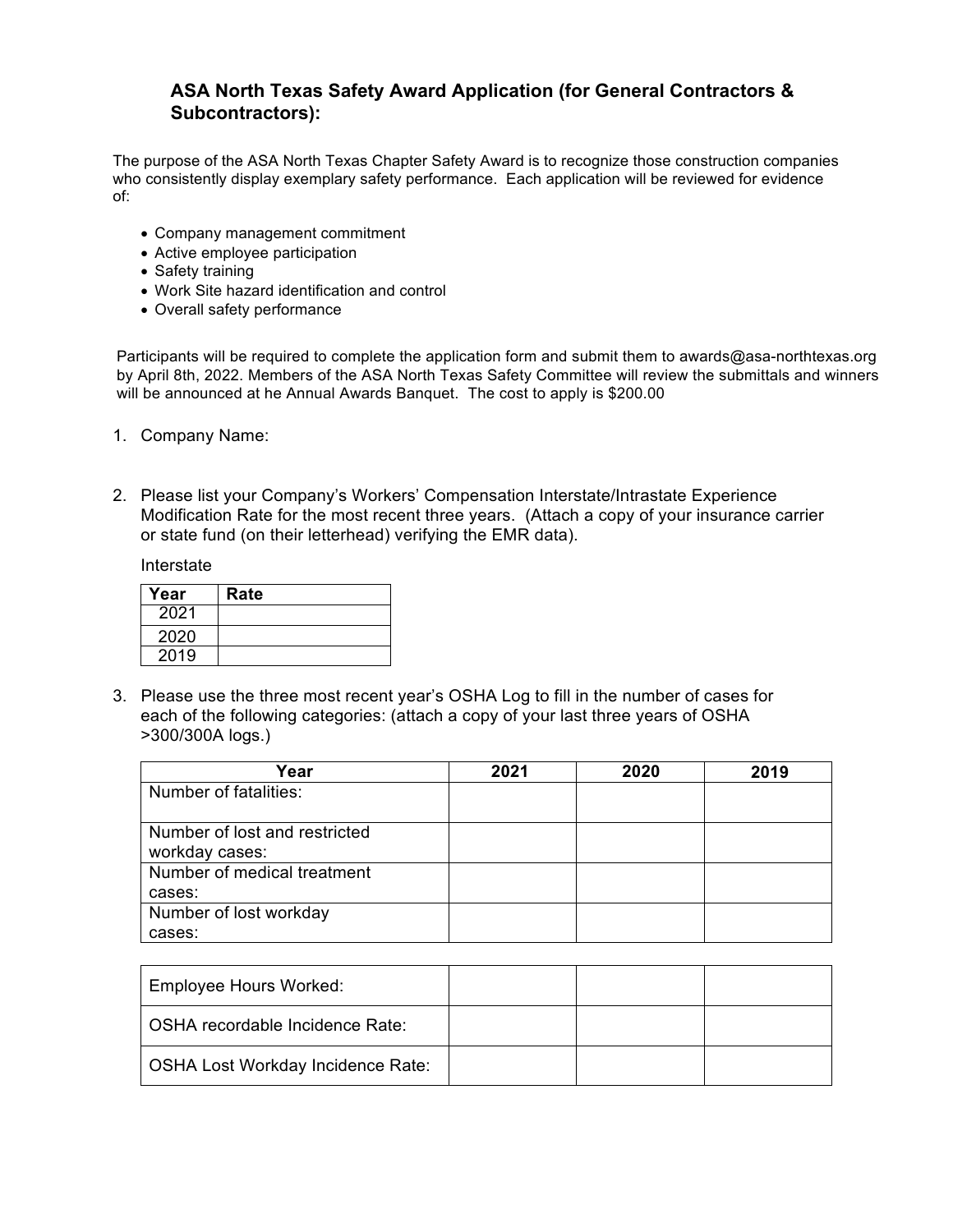Note:

- Items in parenthesis come from your OSHA 300 Log
- Recordable Incidence Rate =  $[(A+B+C) \times 200,000$ /Employee Hours Worked]
- Lost Workday Incidence Rate =  $[(D) \times 200,000$ /Employee Hours Worked]
- Employee Hours Worked = total number of hours worked during the year by all employees
- 4. Has your company been subject to any OSHA inspections in the last three years?

If yes, please give a brief description of the reason(s) for the inspection. Use additional paper if necessary:

5. How many OSHA violation(s) has your Company received in the last three years?

| Year | <b>Num. of Violations</b> |
|------|---------------------------|
| 2021 |                           |
| 2020 |                           |
| 2019 |                           |

Any willfull OSHA violations?  $\Box$  Yes  $\Box$  No If yes, please give a brief description of the violation(s). Use additional paper if necessary:

<u> 1989 - Johann Stein, marwolaethau a bhann an t-Amhair ann an t-Amhair an t-Amhair an t-Amhair an t-Amhair an</u>

<u> 1989 - Johann Stoff, amerikansk politiker (\* 1908)</u>

<u> 1980 - Johann Stoff, deutscher Stoffen und der Stoffen und der Stoffen und der Stoffen und der Stoffen und de</u>

| Any employee deaths in the past 3 year? $\Box$ Yes $\Box$ No  |  |
|---------------------------------------------------------------|--|
| If yes, please give a brief description of the circumstances: |  |

6. Do you have a qualified person responsible for safety within your company?  $\Box$  Yes  $\Box$  No Please describe his/her qualifications:

- 7. Does this person do safety inspections on all your projects?  $\Box$  Yes  $\Box$  No If yes, with what frequency?
- 8. Do you have a written Company Safety Policy and Program and will you provide copies if requested?  $\Box$  Yes  $\Box$  No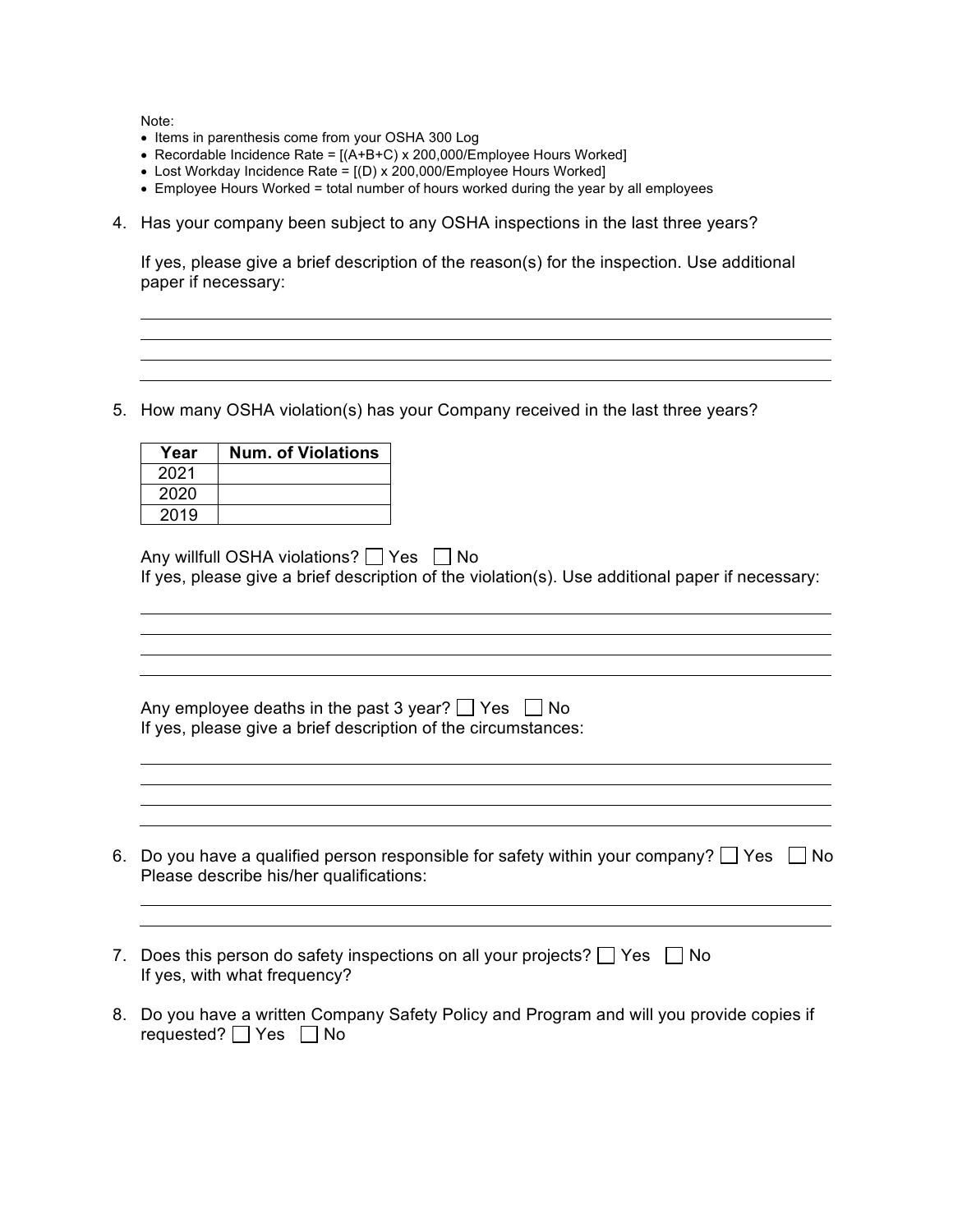9. Does your Company have a substance abuse policy?  $\Box$  Yes  $\Box$  No If yes, please check which are included in the policy:

| Pre-hire/ Initial Employment |
|------------------------------|
| Cause                        |
| Post Accident/ Incident      |
| Random                       |
| Periodic                     |

- 10. Do you have a return to work/light duty program?  $\Box$  Yes  $\Box$  No If yes, please describe:
- 11.. Do you require documented safety meetings for your employees? Indicate which and how often.

| <b>Field Supervisors:</b> | Yes | No | Frequency: |
|---------------------------|-----|----|------------|
| New Hires:                | Yes | No | Frequency: |
| Employee:                 | Yes | No | Frequency: |

- 12. Does your Company provide safety training for all employees?  $\Box$  Yes  $\Box$  No If yes, please list training provided:
- 13. Do you have home office representatives (not directly involved in the project) who will visit and audit the project for safety?  $\Box$  Yes  $\Box$  No If yes, with what frequency?
- 14. Does your Company set annual safety goals?  $\Box$  Yes  $\Box$  No If yes, please describe your company goals:

<u> 1980 - Johann Barn, mars ann an t-Amhain Aonaich an t-Aonaich an t-Aonaich ann an t-Aonaich ann an t-Aonaich</u>

| 15. Does your Company have a program recognizing your employees for safety<br>performance excellence?<br>Pes No |
|-----------------------------------------------------------------------------------------------------------------|
| 16. Does your Company have a disciplinary program in place for safety                                           |
| violations?<br>$\Box$ Yes $\Box$ No                                                                             |
| 17. Does your Company review the safety program and safety management systems annually?                         |
| $ $ Yes<br>No                                                                                                   |
| 18. Does your Company conduct accident/ incident investigations?  <br>Yes<br>No                                 |